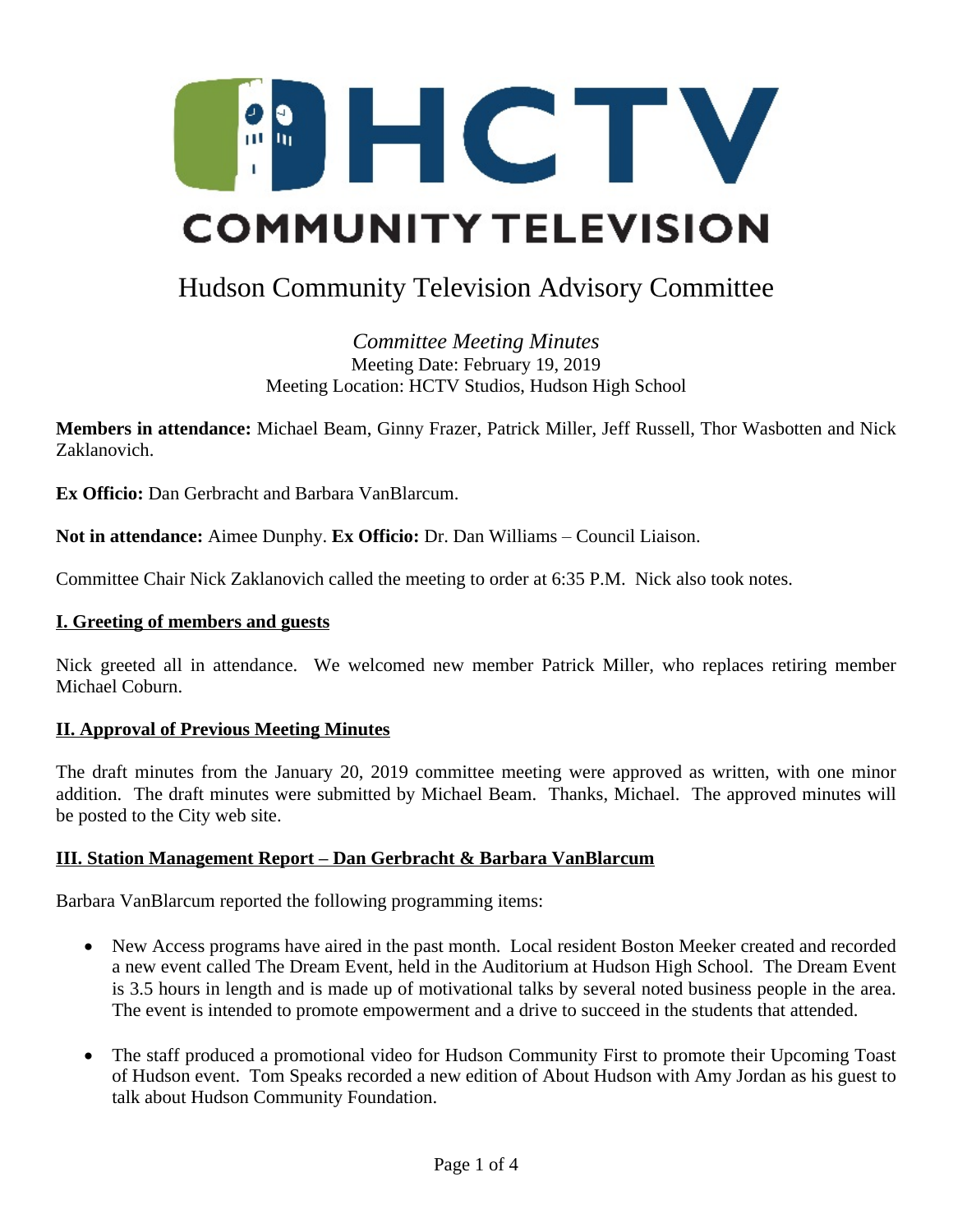# **III. Station Management Report – Dan Gerbracht & Barbara VanBlarcum, continued**

- Retirepreneur recorded a new program with Rich Warfield as the guest to talk about tax law changes. The BXO (Ballet Excel Ohio) group was in to edit footage that will be used to create a PSA announcement for their upcoming production of Peter Pan. Former state representative Kevin Coughlin, who has been involved with the station a few years ago, was the parent that was involved with the BXO project.
- The Video Production Class helped with the recording of the recent Fashion Show program and will be recording a new edition of The Herman Show with Superintendent Phil Herman later in the week. The Kiwanis basketball championships were recorded by two members of the video class and the results of their efforts will be appearing on the station in the next week.
- Video shown on HCTV from the Hudson Library & Historical Society included presentations by Dr. Michael Roizen from the Cleveland Clinic and Author Steven Pinker. The Library also recorded the visit by former Arizona Senator Jeff Flake, but legal restrictions may prevent the program from being presented on HCTV. In addition, two Through the Eyes of the Artist presentations from the Hudson Library aired on HCTV, including artists Leonardo DaVinci and Michelangelo. The two programs were produced by Nick and his wife, Allyn Marzulla.

Dan Gerbracht reported the following operations items:

- A video production about the Metro S.W.A.T. team's visit to Hudson was completed and shared with the associated communities. The video included practice operations by the team, consisting of 39 members from area police departments. The practice operation took place in one of the former Windstream buildings downtown that will be torn down soon.
- The Jump Start Forum related to a discussion on block chain technology, sponsored by the Burton D. Morgan Foundation was recorded and will air next week.
- Dan distributed Granicus information concerning data on the public meetings that are recorded by HCTV. The data shows over 210 hours of meeting time was recorded last year. Dan noted that the Granicus recordings of the meetings are the official city record for those meetings. The data showed that viewers watched 184,000 minutes of video of public meetings last year. Dan also distributed data on what meetings were most watched and where the viewers were located. Dan said that he would share the Granicus information with the City staff when he and Barb meet with them next week.
- Dan provided information on the type and cost of new Public Access cameras that we hope will be provided by a 2019 fund raising effort being undertaken by the Friends of Hudson Community Television organization. Each of the two cameras that are proposed for replacement cost \$2,500, including the appropriate accessories.
- Dan said that some minor new equipment has been purchased in the past month. The equipment includes two new microphone stands, new batteries, new SD memory cards and a pair of new set trusses. One major equipment purchase that will be coming up in the next few months is a replacement HCTV video server. This new server will replace the current ten-terabyte unit, which is approaching capacity, with a new server that has a forty-terabyte capacity. The new server will cost about \$3,000.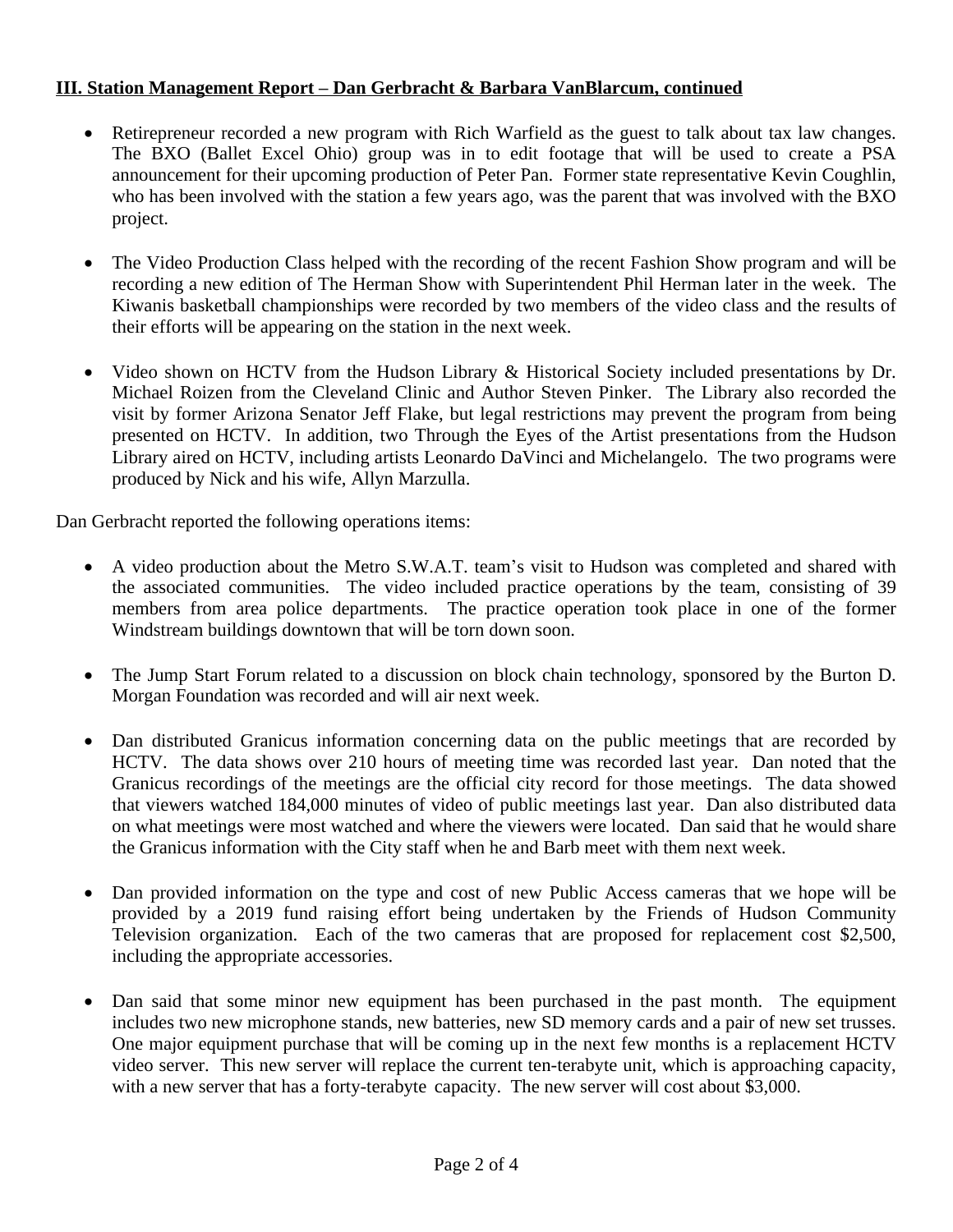# **III. Station Management Report – Dan Gerbracht & Barbara VanBlarcum, continued**

- Dan also said that a replacement DVD duplicator is needed. The current duplicator only burns DVDs, where as a new machine would burn both DVDs and Blu-ray disks. The new disk burner would cost \$2,000 to \$3,000. In addition, Dan said that there is \$8,000 in the budget for this year to replace editing computers.
- Jeff Russell added that he had read that Samsung was getting out of the Blu-ray disk player business, possible signaling the end of that format.
- Michael Beam asked if there was any plan being discussed about the City creating a central file storage area, particularly considering the large need increase in data storage capacity due to the increase in the resolution of video currently being recorded. Dan replied that the City does have a central data storage area, which HCTV did initially use. However, when it was discovered early on that HCTV was occupying more than 50% of that storage, HCTV built its own storage server, to relieve the load on the City system. Dan said that the City is making an effort to digitize everything and moving that information into third-party software. Michael thought that a cloud-based storage system might be a good alternative to server-based storage, due to the seemingly continuing increase in video resolution and the associated increase in file size requirements.
- Dan said that the existing server would remain usable, and the new server would be added to the existing. The new server would also contain additional space for further hard disk drive expansion, without replacing the entire server unit, when it becomes necessary to add additional hard disk storage units. Patrick Miller asked if the sever is simply for storage or is it used in editing. Dan responded that the server is used for storage and editing and that each user can access the system for file sharing purposes.
- Dan reported that the Hudson Visitor's Center has just started up their own Carousel Bulletin Board application, using the system that is housed at HCTV. The monitor for the system is installed in the Town Hall, at the bottom of the steps. The City, because of this new installation is looking at other options to expand utilization of the Carousel system.
- HCTV will have a display at the upcoming Hudson Expo, to be held at the High School on March 16. HCTV will set up a Chroma key "green screen" system that will allow visitors to see themselves on television, with varying backgrounds inserted behind them.
- Last month, a question was raised about the committee sharing space in the City booth at the Expo to promote the station. Dan said that he had checked with Rhonda Kadish, Special Events Coordinator for the City who told him that committees are not generally permitted to share the City space at events. Dan said that he would e-mail the committee if a change in status that would allow the members to appear to provide station promotion.
- At the request of the City Manager, HCTV will soon launch a weekly to bi-weekly news program that will focus on news about Hudson. The City is conducting a contest to name the program. The program will be a 90-second update of the goings on in the City, which will possibly launch in April. Dan said that the program would be developed using the pattern of the City of Dublin's current program, which is called "Dublin in 90". Ginny Frazer suggested that the Hudson High School Graphics Class come up with a logo for the news program.